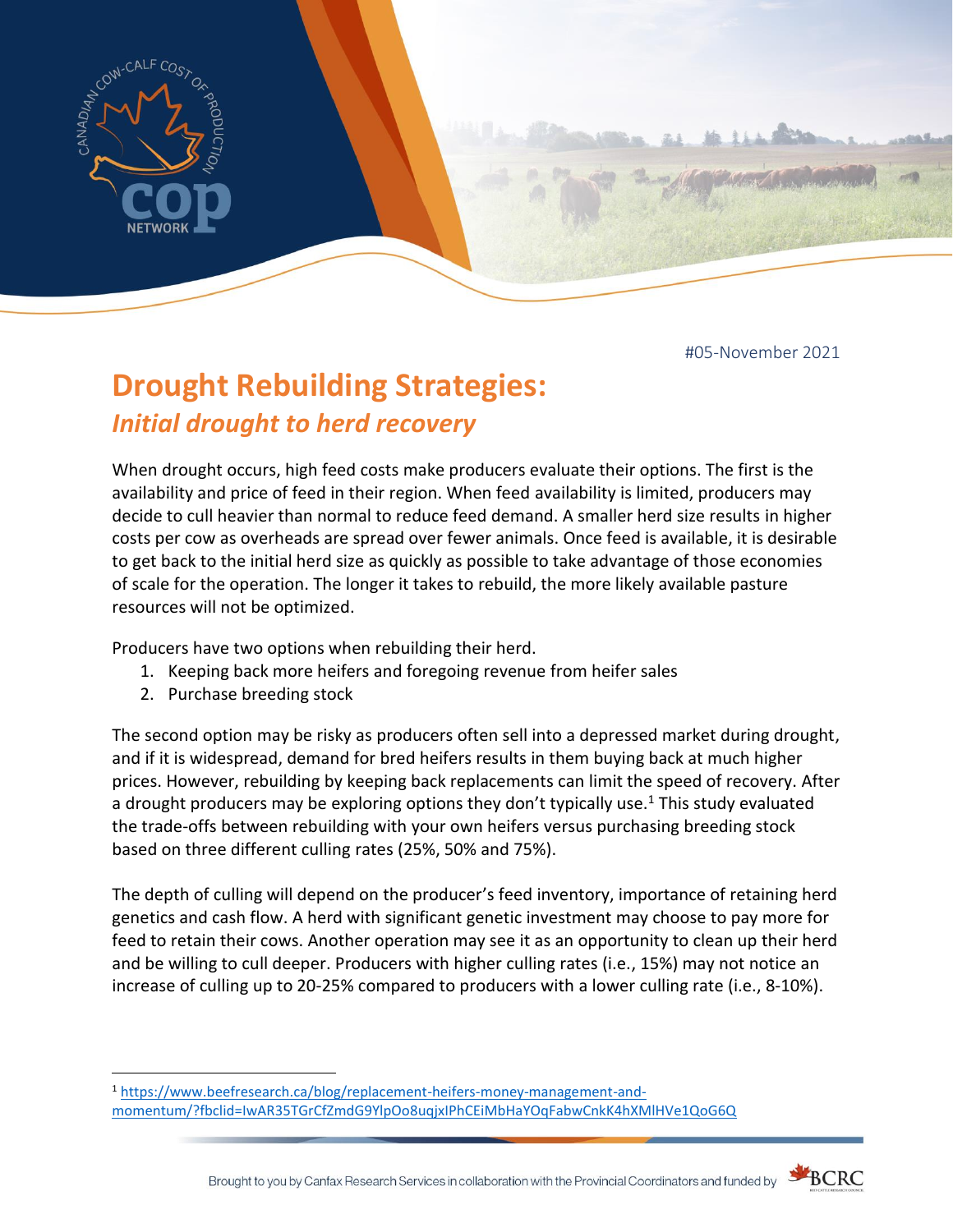Possible culling strategies include:

- 1. Sell yearlings earlier than normal to stretch forage for cows (if present)
- 2. Pregnancy test early to cull opens and late calvers (this tightens up the calving season, providing a more [uniform calf crop\)](https://www.beefresearch.ca/files/pdf/bcrc_webinar_2014_02_25_boosting_calf_crop_percentages.pdf)
- 3. Cull cows that are older than a specified age
- 4. Cull based on disposition, thriftiness, productivity, conformation, etc.
- 5. Cull heavier bull(s) (that eat more) if cow numbers fall low enough
- 6. Sell some (or all) replacement heifers rather than retaining them

Other considerations when choosing a herd recovery strategy include:

- 1. Financial status and relationship with financial advisor
- 2. How severe the culling was (25%, 50%, or 75%)
- 3. [Biosecurity concerns](https://www.beefresearch.ca/blog/disease-risks-in-herd-expansion/) when purchasing breeding stock
- 4. Suitability of purchased breeding stock to the environment and management of one's operation.

Studies on rebuilding after drought in Australia indicate that it is more important to select, at the time of purchase, cattle that will return the herd to its previous level of genetic potential over the short to medium term, and not simply cattle that will return the herd to a certain number in the shortest period of time *(Bowen & Chudleigh, 2018), (Bowen & Chudleigh, 2019)*.

# What we did

Herd rebuilding timeline, production costs, profitability, and cash flow from 2020 to 2029 were modeled under the two rebuilding options (using homegrown heifers and purchase bred heifers) and different culling rate (25%, 50% and 75%).

## Abbreviations:

- Baseline where producers maintained their herd size and paid for feed in 2021
- 25o 25% culling rate rebuilding with own heifers
- 25p 25% culling rate rebuilding with purchased bred heifers
- 50o 50% culling rate rebuilding with own heifers
- 50p 50% culling rate rebuilding with purchased bred heifers
- 75o 75% culling rate rebuilding with own heifers
- 75p 75% culling rate rebuilding with purchased bred heifers

Data from 17 farms in the CDN COP Network impacted by the 2021 drought from British Columbia to northwest Ontario was used in this scenario. The baseline year was 2020 with culling occurring in 2021 after calving. Feed and cattle prices were forecast to 2029. Cattle prices (cull cows, calves, feeders) were indexed based on the price trend from 1984-93, with the 1985 drought year corresponding to the 2021 year. The 2020 Alberta bred heifer price of \$1,916/head was used for all farms and indexed with the 1984-93 calf price trend (See Table 1). Bred heifer prices were forecasted to peak in 2023, 36% higher than the drought year. Bull price





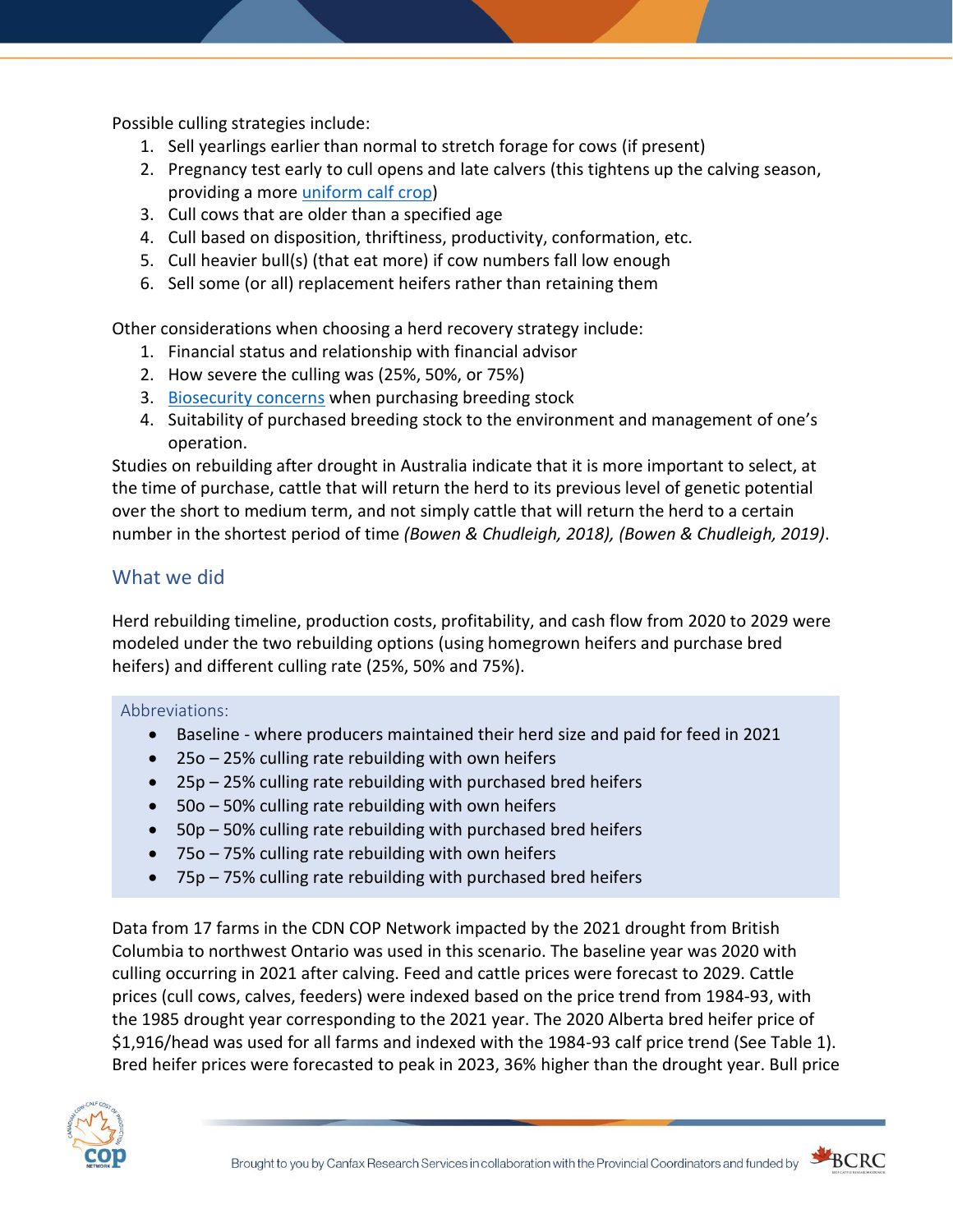data was available from 1988, and therefore cow prices were used to index the missing years (1984-87).

| Table 1a                                                                                      |     |     |                             |     |                   | 2020   2021   2022   2023   2024   2025   2026   2027   2028 |     |     |     | $\sqrt{2029}$ |
|-----------------------------------------------------------------------------------------------|-----|-----|-----------------------------|-----|-------------------|--------------------------------------------------------------|-----|-----|-----|---------------|
| 84-93 calf price Index                                                                        | 100 | 100 | $\parallel$ 113 $\parallel$ | 136 | $\frac{1}{2}$ 135 | 126                                                          | 127 | 130 | 128 | 130           |
| Bred Heifer Price \$/hd   1916   1916   2159   2607   2580   2421   2435   2493   2453   2491 |     |     |                             |     |                   |                                                              |     |     |     |               |

Feed grain prices were based on 2020 actual, 2021 year to date, 2022 was held steady, then switched to the 2023-29 FAO Agriculture Outlook index. See Appendix A for crop yield indexing charts used for homegrown feed and cash crop production forecasting.

For the rebuilding with homegrown replacements scenario, the priority was to rebuild the herd as quickly as possible and therefore all heifers are retained and heifer calf sales are set to zero until that is achieved. We realize that no producer will have 100% replacement quality heifers. If they cannot cover cash costs, they will sell as many heifers as needed to do that before retaining heifers for rebuilding. Therefore, the rebuilding with own heifer scenarios is very aggressive compared to what would be expected to occur on farm. This was done due to the model limitations which do not optimize cash flow and require manual changes. For the smaller herds that were not covering cash costs in 2020 and relying on off-farm income - they would continue to do so during the rebuild, but to a greater degree.

For the purchased bred heifer scenarios, the goal was to grow the herd back to the original size as quickly as possible within the confines of cash flow. For example, the farm could get a loan to purchase 100% of the herd needed in 2023; but only if they have the cash flow to service that loan in the subsequent five years. We assumed that all bank loans for purchased bred heifers must be repaid within five years. It should be noted that we projected that interest rates increased 10% in 2023 (from 2.45% to 2.7%) and 2025. Note that many farms have off-farm income, this is assumed to hold steady over the forecast period.

The COP Network uses generic allocation. For the forecasting, allocation is based on cash returns by commodity, excluding 'changes in inventory' caused by culling and rebuilding. The COP Network and this study utilize the [agri benchmark](http://www.agribenchmark.org/home.html) beef cost of production methodology.

# What we found

## **Herd rebuilding timelines:**

- Under the 25% culling rate scenario, rebuilding from either homegrown heifers or purchased replacements, the original herd size was reached by 2023 for all farms
- Under the 50% culling rate scenario, when rebuilding from homegrown heifers, the original herd size was reached by 2024 for all but 4 farms that took until 2025 (BC-1, SK-5, MB-2, ON-4).
- Under the 50% and 75% culling rate scenarios, when rebuilding from purchased replacements, the original herd size was reached by 2023 for all farms
- Under the 75% culling rate scenario, when rebuilding from homegrown heifers, the original herd size was reached by 2024 for one farm (AB-3); 2025 for 5 farms (AB-2, AB-





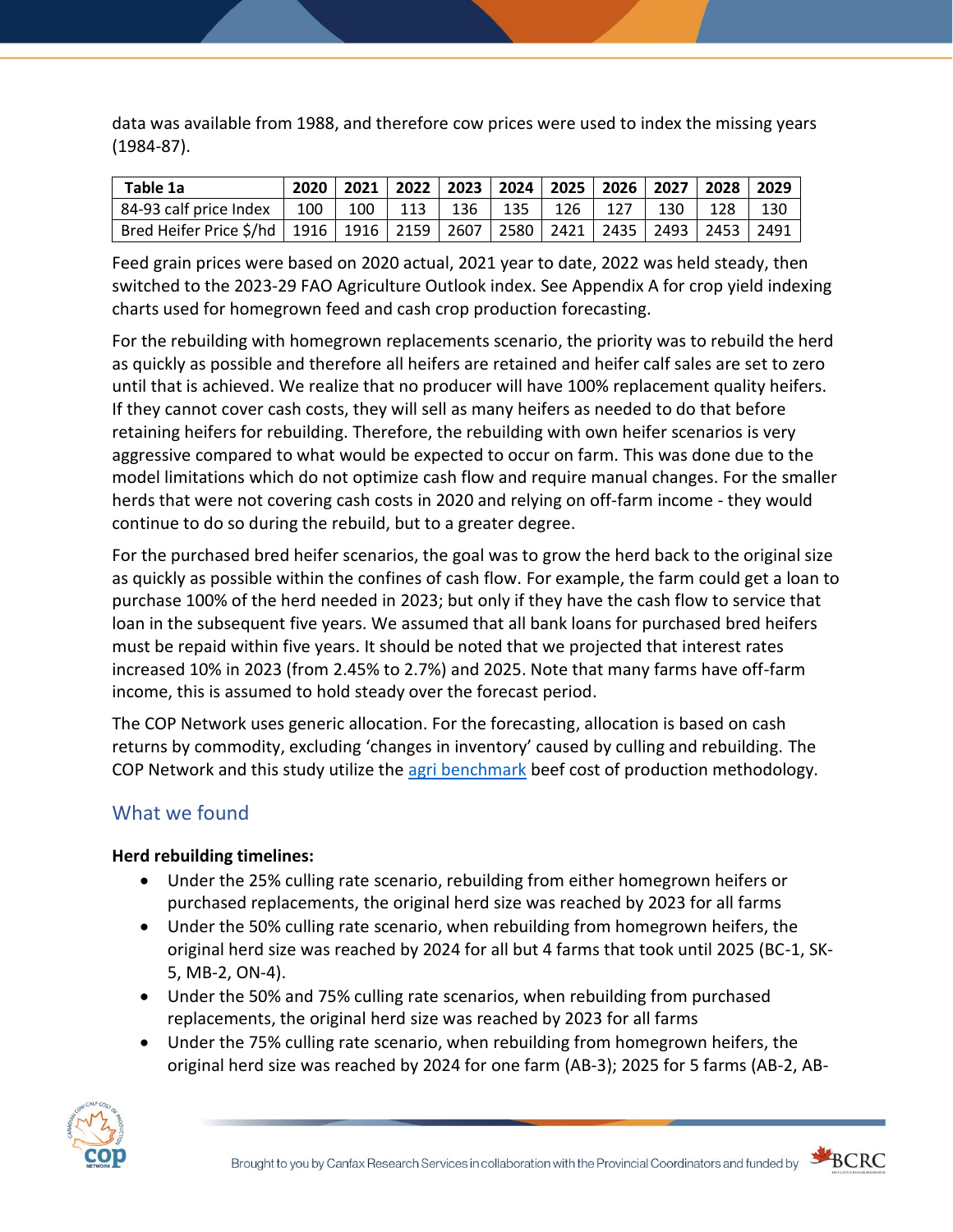4, AB-5, AB-6, SK-4); 2026 for 8 farms (BC-1, AB-1, SK-1a, SK-1b, SK-3, SK-6, MB-1, MB-2); 2027 for 2 farms (BC-1, SK-5) and 2028 for one farm (ON-4).

 $\circ$  When rebuilding to previous herd size from homegrown replacement heifers, available pasture resources are not fully utilized for a portion of 10 years on several farms.

Cow herd size ranged between 54 and 350 head in the benchmark farms (see Table 1b).

|       | BC <sub>1</sub> | BC <sub>2</sub> | AB1     | AB <sub>2</sub> | AB <sub>3</sub> | AB4 | AB5        | AB6 | SK <sub>1a</sub> | SK <sub>1</sub> b | SK <sub>3</sub> | SK4 | SK5  | SK <sub>6</sub> | MB <sub>1</sub> | MB <sub>2</sub> | ON <sub>4</sub> |
|-------|-----------------|-----------------|---------|-----------------|-----------------|-----|------------|-----|------------------|-------------------|-----------------|-----|------|-----------------|-----------------|-----------------|-----------------|
| Cows  | ხ5              | 90              | 212     | 280             | 172             | 54  | าาง<br>221 | 152 | 350              | 350               | 245             | 120 | 135  | 135             | 320             | 225             | 100             |
| Cull% | 12.5            | 9.4             | <b></b> |                 |                 | 8.1 |            |     |                  | 17.5              | 12              |     | 13.5 | 13.5            | . .             |                 | 16              |

#### **Table 1b. Herd size and base cow culling rate**

**Total costs per cow** (10-year average) were the lowest for the baseline scenario (where producers maintained their herd size and paid for feed in 2021) and the 25% culling rate. Rebuilding using homegrown heifers was the next best in terms of keeping costs per cow low (see Table 2). This applied to all farms except ON-4 where a 50% culling rate and rebuilding using homegrown heifers resulted in the lowest total costs per cow. Since the model uses generic allocation of overhead, and ON-4 has 43% of land in annual crops, when revenue drops from the cow-calf enterprise, a larger portion of the overhead gets covered by the crop enterprise. This does not mean that the farm is better off –the lower revenue with a 50% cut in cow numbers result in lower whole farm profitability (see Table 3).

### **Whole Farm Profitability** (see Table 3):

- If feed could be found, purchasing feed (even at the higher prices) was the most profitable in the long-run as economies of scale were maintained, assuming a one-year drought. Given this scenario was for a one-year drought with elevated feed costs for two years (2021/22), larger feed expenditures in the drought year were worthwhile. However, this would be expected to change for a multi-year drought. In addition, some farms were unable to source feed even at the higher prices; so, culling was still required.
	- o The percentage of feed purchased was highest in the baseline scenario (Table 7). However, total feed costs per cow over the entire period were impacted by overhead on homegrown feed, which increased at higher culling rates (spread over a smaller number of cows). Consequently, total feed costs per cow tended to be the lowest in the baseline scenario and at lower culling rates (Table 5).
- At a projected 25% culling rate, rebuilding using homegrown heifers (25o) was more profitable than purchasing heifers (25p) for 16 out of 17 farms.
	- $\circ$  One farm was an exception (SK-1a). They were forecasted to have higher returns in 2021/22 with a 25% culling rate and rebuilding with purchased heifers (25p) scenario. The revenue from retained ownership only drops in 2023 with a reduced calf crop in 2022, as it is assumed that in the fall of 2021 calves are retained and feed is sourced for them. This prioritized young animals with a smaller feed requirement over cows. Interest paid was actually lower in the 25p scenario.



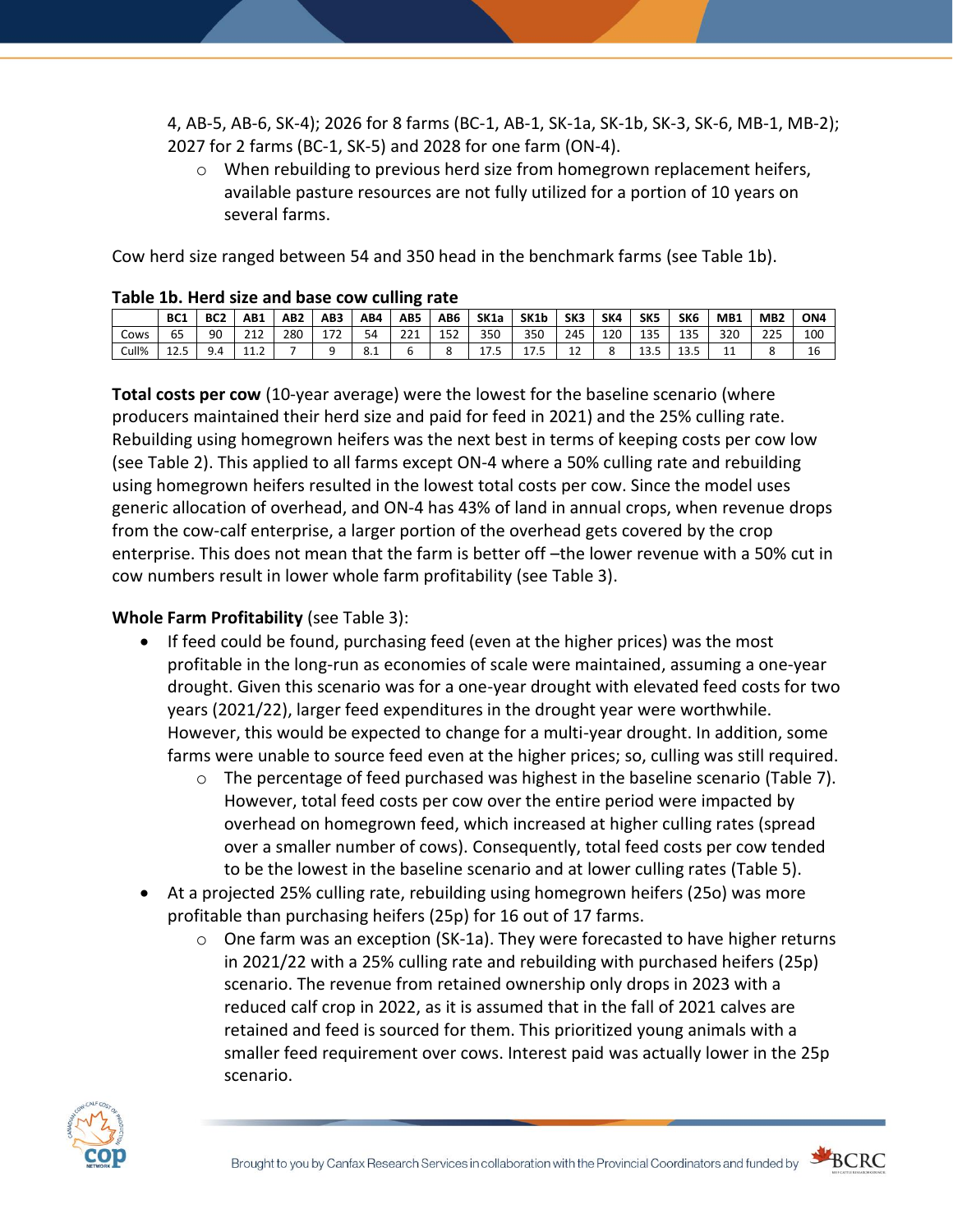- At a 50% culling rate, rebuilding using homegrown heifers (50o) was more profitable than purchasing heifers (50p) for 14 out of 17 farms. Three farms were an exception to this (AB-4, SK-1a, and SK-5).
	- $\circ$  For AB-4 the difference in whole farm profitability between the 500 and 50p scenarios was only 0.5%, indicating rebuilding using homegrown heifers or purchasing replacements was very similar. Given the rebuilding using homegrown heifers requires setting heifer sales to zero; it is probable that purchasing heifers would be the more viable option for this operation.
	- $\circ$  SK-1a had higher costs per cow and lower income per cow when purchasing; however whole farm profitability was 5.3% higher when purchasing replacements. This was impacted by overhead needing to be covered by other enterprises. Therefore, purchasing heifers to rebuild faster allows this operation to cover more overhead during the 10-year period, making the whole farm more profitable.
	- o For SK-5 the difference was 1.7% between purchasing and rebuilding from homegrown heifers.
- At a 75% culling rate, rebuilding with purchased replacements (75p) was more profitable than using homegrown heifers (75o) for 15 out of 17 farms. At this severe culling rate, choosing not to purchase breeding females severely limits the capacity to generate calves for sale as heifers are kept for replacements. The additional sales and reduced feeding costs in the 2021 drought year improves initial cash flow performance; however, reduced cattle sales over the remaining years of the analysis results in relatively poorer cumulative cash flow figures. The exceptions to this were SK-3 and MB-2 farms.
	- o For SK-3, the difference was 0.5% indicating rebuilding using homegrown heifers or purchasing replacements was very similar. Total costs per cow were lower and income per cow was higher when using homegrown heifers. Interest paid was 31% higher (\$36,600 difference) when purchasing heifers, which means that using homegrown heifers to rebuild would be the best option for this operation.
	- $\circ$  For MB-2, the difference was 1.4%. Total costs per cow were lower and income per cow was higher when using homegrown heifers. Interest paid was 10% higher (\$31,300 difference) when purchasing replacements, which means that rebuilding from homegrown heifers would be the best option for this operation.

## **Rebuilding with homegrown heifers**

The assumption in these scenarios is that all heifers are retained in order to rebuild as quickly as possible, resulting in less revenue in early years, and negatively impacting cash flow.

If we use the benchmark heifer retention rate instead, most farms were unable to rebuild to their original herd size by 2029. Consequently, there is a prolonged period of lost economies of scale due to lower herd numbers and unoptimized available pasture resources. Adjustments in replacement rates are necessary for faster herd rebuilding and would realistically be something between what is presented here (setting heifer sales to zero) and historical replacement rates.





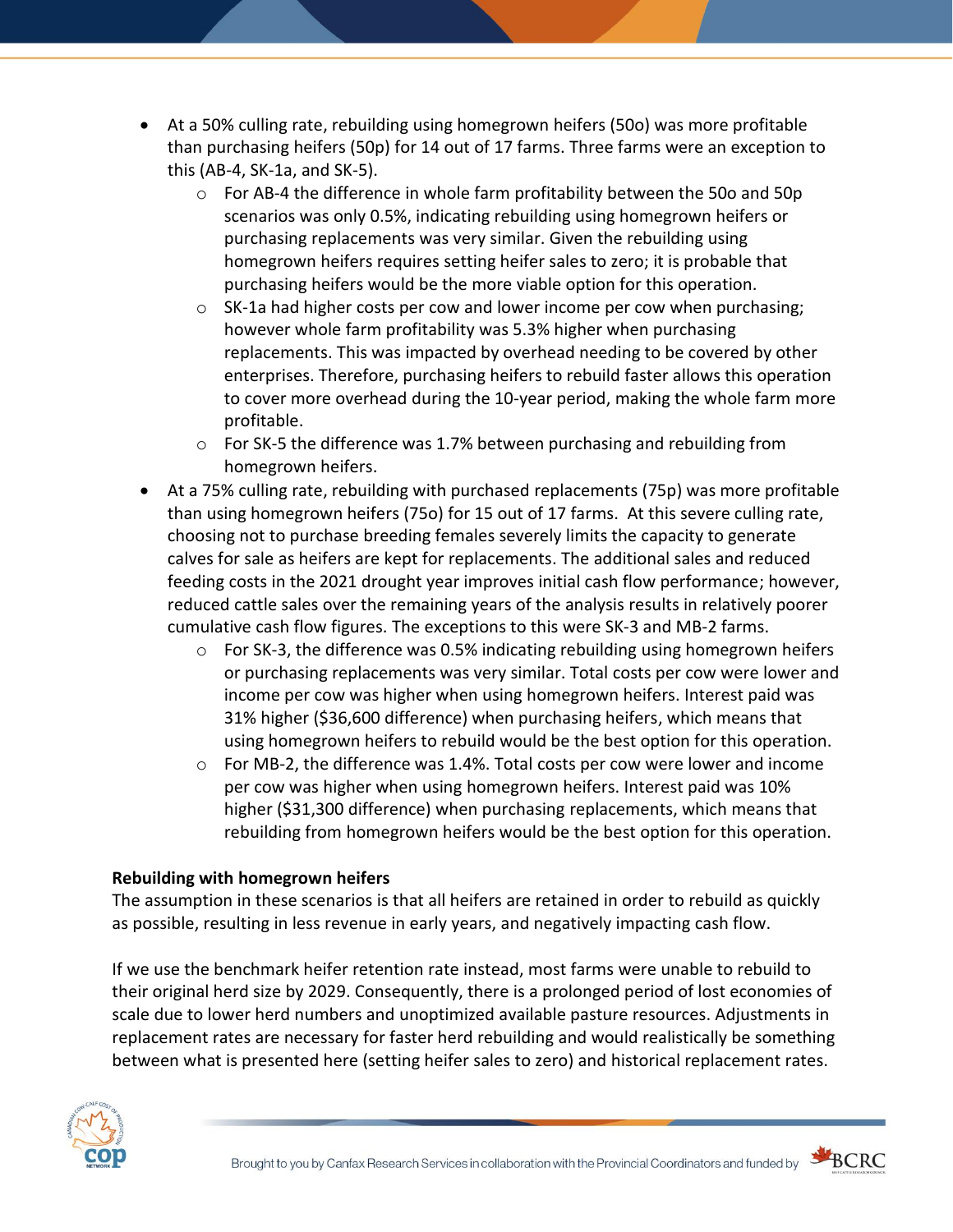### **Purchased bred heifers to rebuild cow herd**

- Farms generally responded to drought with additional sales, and then rebuilt numbers by 2023 by purchasing heifers.
- Purchasing heifers to rebuild the herd is often faster (see Herd Rebuilding Timeline)
	- $\circ$  Farms regained economies of scale faster with purchased heifers versus rebuilding with homegrown heifers when culling rates were 50% or higher.
- In most cases, purchasing heifers required taking on debt.
	- $\circ$  Requires good financial status and relationship with financial advisor
	- $\circ$  Cash flow deficits were more severe with purchasing heifers than rebuilding with own heifers; interest paid by the whole farm when purchasing replacements was 1% higher in the 25% culling scenario, 18% higher with a 50% culling rate and 21% higher in the 75% culling scenario.
- Cash flow deficits indicate that this strategy is risky, but more profitable (see Table 3) when higher culling rates (e.g., 75%) are used to regain economies of scale faster.

# Capital Costs

The objective of any drought strategy is to minimize the equity drain on the operation. Table 8 provides the capital costs over the ten-year period; this includes liabilities and own capital used. The farms can be split into four groups:

- 1. Those where a lower culling rate of between 0-25% provided the least equity drain (BC-1, BC-2, AB-4, AB-5, AB-6, SK-1a, ON-4). Of these operations, all except SK-1a, had higher whole farm profitability when rebuilding from homegrown heifers, which provided the greatest capacity to pay off debt.
- 2. Those where a 50% culling rate provided the least equity drain (AB-2). Rebuilding from homegrown heifers provided the greatest whole farm profitability and capacity to pay off debt in this instance
- 3. Those where a culling rate of 75% provided the least equity drain (AB-1, AB-3, SK-1b, SK-3, SK-4, MB-1 and MB-2). Of these, all except SK-3 and MB-2, had the greatest whole farm profitability when rebuilding with purchased heifers.
- 4. Those with a smaller difference on equity between rebuilding with own heifers and purchasing (SK-5, SK-6), where other considerations (e.g. overall profitability of the cowcalf enterprise) will drive rebuilding decisions.

# Cash Flow

Cash flow is a particular consideration when it comes to making rebuilding decisions. Cash flow can be challenged by large swings in costs, such as purchasing a large number of bred heifers at a high price. Even if it makes economic sense over the short term the cash flow can create a challenge when there are big swings from "normal" in 2020 to the purchase year in "2022" assuming that drought has broken and restocking is feasible (see Table 11). In addition, given the percentage of purchased feed is the highest in the baseline and 25% culling rate scenarios, limited cash flow may impede the ability of producers to undertake actions outlined in those scenarios.



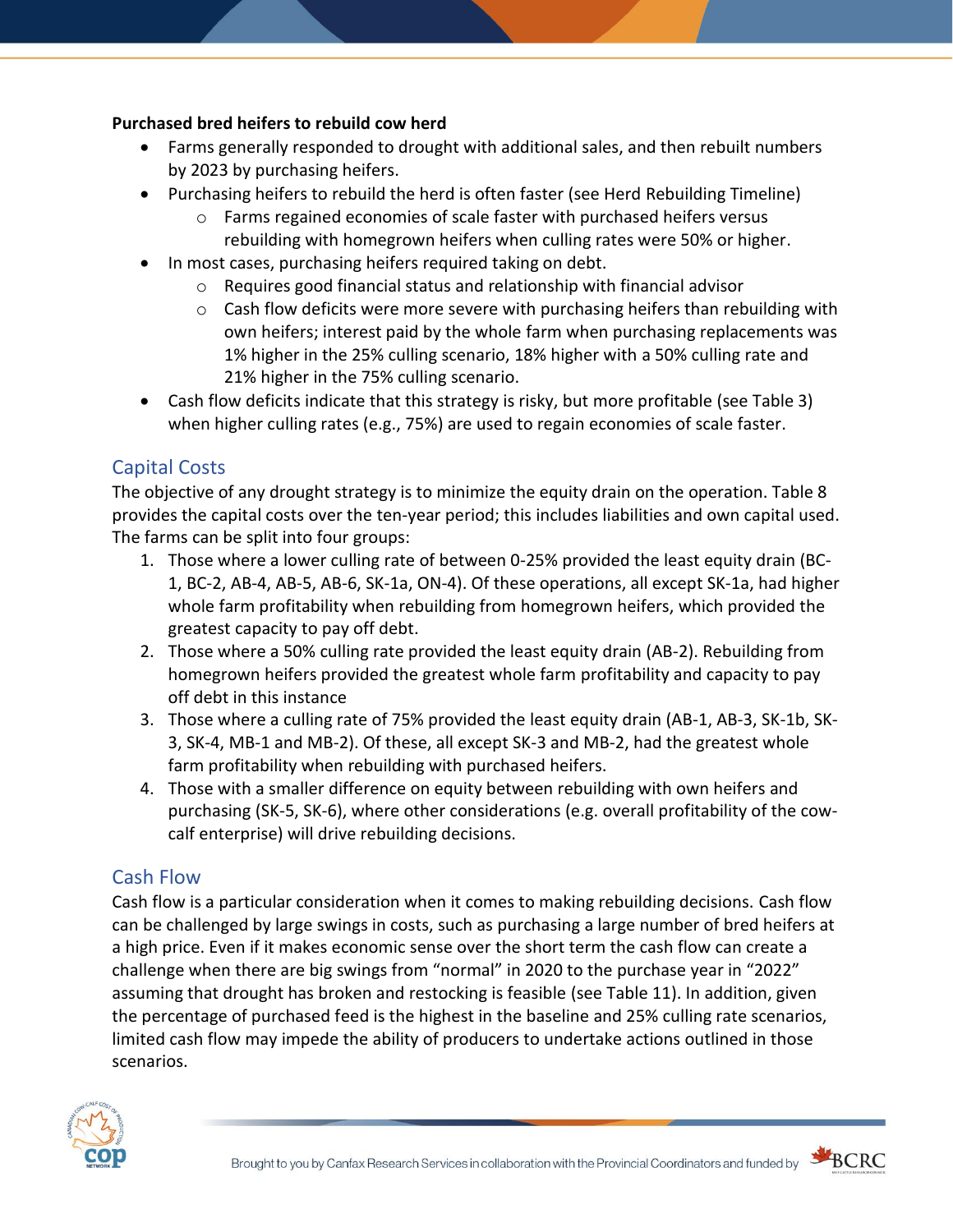|                 | <b>BC-1</b> |                     |     |             |       |       |       |       | BC-2 AB-1 AB-2 AB-3 AB-4 AB-5 AB-6 SK-1a SK-1b SK-3 SK-4 SK-5 SK-6 |       |           |                |               |                   | MB-1  | <b>MB-2 ON-4</b> |       |
|-----------------|-------------|---------------------|-----|-------------|-------|-------|-------|-------|--------------------------------------------------------------------|-------|-----------|----------------|---------------|-------------------|-------|------------------|-------|
| Baseline        | 1.514       | 1.288               | 829 | 925         | 827   | 1.454 | 678   | 1.090 | 1.132                                                              | 841   | 1,142     | 1,635          | 1,725         | 798               | 917   | 849              | 1,765 |
| 25o             |             | $1.513 \quad 1.313$ | 839 | 946         | 834   | 1,475 | 693   | 1.103 | 1,138                                                              |       | 848 1,158 | 1,658          | 1,746         | 804               | 937   | 864              | 1,772 |
| 25p             | 1.554       | 1.340               | 860 | 984         | 871   | 1,512 | 732   | 1.142 | 1.154                                                              |       | 861 1,179 | 1,689          | 1,773         | 831               | 965   | 883              | 1.793 |
| 50o             |             | 1.575 1.382         | 851 | 975         | 867   | 1.511 | 725   | 1.135 | 1.166                                                              |       | 878 1.209 | 1,726          | 1,841         | 825               | 972   | 897              | 1,555 |
| 50 <sub>p</sub> | 1.698       | 1.478               | 968 | 1,118       | 997   | 1.638 | 858   | 1.270 | 1.258                                                              |       | 946 1.297 | 1,831          | 1,925         | 927               | 1.087 | 994              | 1,648 |
| 75o             | 1.768       | 1.598               | 924 | 1.094       | 959   | 1,611 | 806   | 1.235 | 1.272                                                              |       | 944 1,350 |                | $1,952$ 2,160 | 880               | 1,107 | 1,010            | 2.022 |
| 75p             | 1.983       | 1.814               |     | 1,211 1,433 | 1,298 | 1,959 | 1,164 | 1,583 | 1,466                                                              | 1,129 | 1,567     | $\sqrt{2,211}$ | 2,273         | $\setminus$ 1,142 | 1,336 | $1.252$ $2.160$  |       |

#### **Table 2. Total Costs per cow (10-year average, CDN\$)**

All tables have the best number in green (e.g. lowest cost, highest profitability) and worst number in red (e.g. highest cost, lowest profitability).

#### **Table 3. Whole Farm Profit, Thousand CDN dollars (10-year average)**

|                 |         |                  |                                |        |                  |                  |       | BC-1 BC-2 AB-1 AB-2 AB-3 AB-4 AB-5 AB-6 SK-1a SK-1b SK-3 SK-4 SK-5 SK-6 MB-1 MB-2 ON-4 |       |                      |       |      |       |               |
|-----------------|---------|------------------|--------------------------------|--------|------------------|------------------|-------|----------------------------------------------------------------------------------------|-------|----------------------|-------|------|-------|---------------|
| Baseline        | 7.7     | 41.8 337.8       | 170.4 266.5                    |        | 58.5 139.4 144.3 |                  | 153.9 | - 132.4                                                                                | 104.5 | $32.0$ $-41.4$ 539.6 |       | 63.2 | -40.6 | - 35.1        |
| 25o             | 6.9     |                  | 39.7 333.9 163.4 263.0         |        |                  | 57.6 134.5 141.9 |       | 148.5 127.6 100.9                                                                      |       | 27.6 -44.1 537.4     |       | 56.2 |       | $38.2$ $35.2$ |
| 25p             | -6.4    |                  | $39.3$ $333.5$ $161.4$ $261.3$ |        |                  | 57.5 131.5 140.2 |       | 149.5 126.7                                                                            | 99.3  | 25.6 -45.7 536.5     |       | 52.4 |       | 34.8 34.5     |
| 50o             |         |                  | 4.2 35.6 327.7 156.5 253.7     |        |                  | 55.4 126.9 137.6 | 124.8 | 112.9 91.9 19.9 -54.4 532.7                                                            |       |                      |       | 46.0 | 30.3  | $-32.2$       |
| 50 <sub>p</sub> | $3.1 -$ |                  | 34.1 325.2 151.1 251.4         |        |                  | 55.7 120.4 133.1 | 131.4 | 110.4 86.2 16.2 -53.4 530.8                                                            |       |                      |       | 32.1 |       | $20.6$ 30.6   |
| 75o             | $-19$   | - 25.6 - 309.2 - | $-133.7$                       | -239.3 | 51.8 107.3 124.4 |                  | 71.0  | 80.1                                                                                   | 69.9  | $3.6$ -76.0 521.5    |       | 3.Z  | 6.8   | 22.0          |
| 75 p            | $-0.4$  |                  | 28.8 316.6 136.3 241.1         |        |                  | 53.8 108.2 125.6 | 110.5 | 92.0                                                                                   | 69.6  | $5.5 - 61.7$         | 524.6 | 6.3  | 6.8   | -25.0         |

Whole Farm Profit = Market returns (+coupled and decoupled government payments) – whole farm costs +/- capital gains/losses

Whole Farm Net Income = Whole farm profitability + depreciation

#### **Table 4. Cow-Calf Enterprise Farm Income, per cow, Thousand CDN dollars (10-year average)**

|        |  |  |  |  |                                                       | BC-1 BC-2 AB-1 AB-2 AB-3 AB-4 AB-5 AB-6 SK-1a SK-1b SK-3 SK-4 SK-5 SK-6 MB-1 MB-2 ON-4                         |                                                   |  |                  |                |
|--------|--|--|--|--|-------------------------------------------------------|----------------------------------------------------------------------------------------------------------------|---------------------------------------------------|--|------------------|----------------|
| Base I |  |  |  |  |                                                       | -8.0 421.8 469.5 515.2 638.4  322.5 794.2 414.3  573.2  452.2 418.8  266.4  -311.7 593.7  464.5  458.5  -177.5 |                                                   |  |                  |                |
| 25o l  |  |  |  |  |                                                       | -8.6 395.7 456.1 494.9 628.3 302.7 772.2 397.9 561.6 443.2 404.1 222.5 -343.6 581.9 444.1 445.4 -180.3         |                                                   |  |                  |                |
| 25 p   |  |  |  |  |                                                       | -34.0 390.9 449.6 480.9 613.4 299.1 758.6 385.2 561.9 439.4 396.9 205.2 -355.6 572.6 431.9 433.4 -190.3        |                                                   |  |                  |                |
| 50o    |  |  |  |  |                                                       | -96.5 299.4 396.2 418.3 580.8  206.3 690.1 315.8  485.7  384.6 329.9  89.6 -500.1 525.2 377.6 374.4            |                                                   |  |                  | 26.9           |
| 50p    |  |  |  |  |                                                       | -155.1 268.0 358.6 368.0 530.3 188.1 643.6 272.5  479.9  365.6 288.5  42.6 -504.9 488.5 322.0 318.7            |                                                   |  |                  | $\sqrt{-23.9}$ |
| 75o    |  |  |  |  | -375.5 -5.0 179.5 147.3 454.0 -99.0 431.5 46.8 263.3  |                                                                                                                | 216.1 95.8 -297.6 -980.1 351.2 123.5 142.1 -476.2 |  |                  |                |
| 75p I  |  |  |  |  | -469.2 -87.4 78.7 23.3 316.5 -198.3 287.4 -73.0 257.8 | 155.4  -20.5  -390.8  -894.0 238.9                                                                             |                                                   |  | 26.6 20.7 -542.1 |                |
|        |  |  |  |  |                                                       |                                                                                                                |                                                   |  |                  |                |

Farm income after cash and depreciation costs

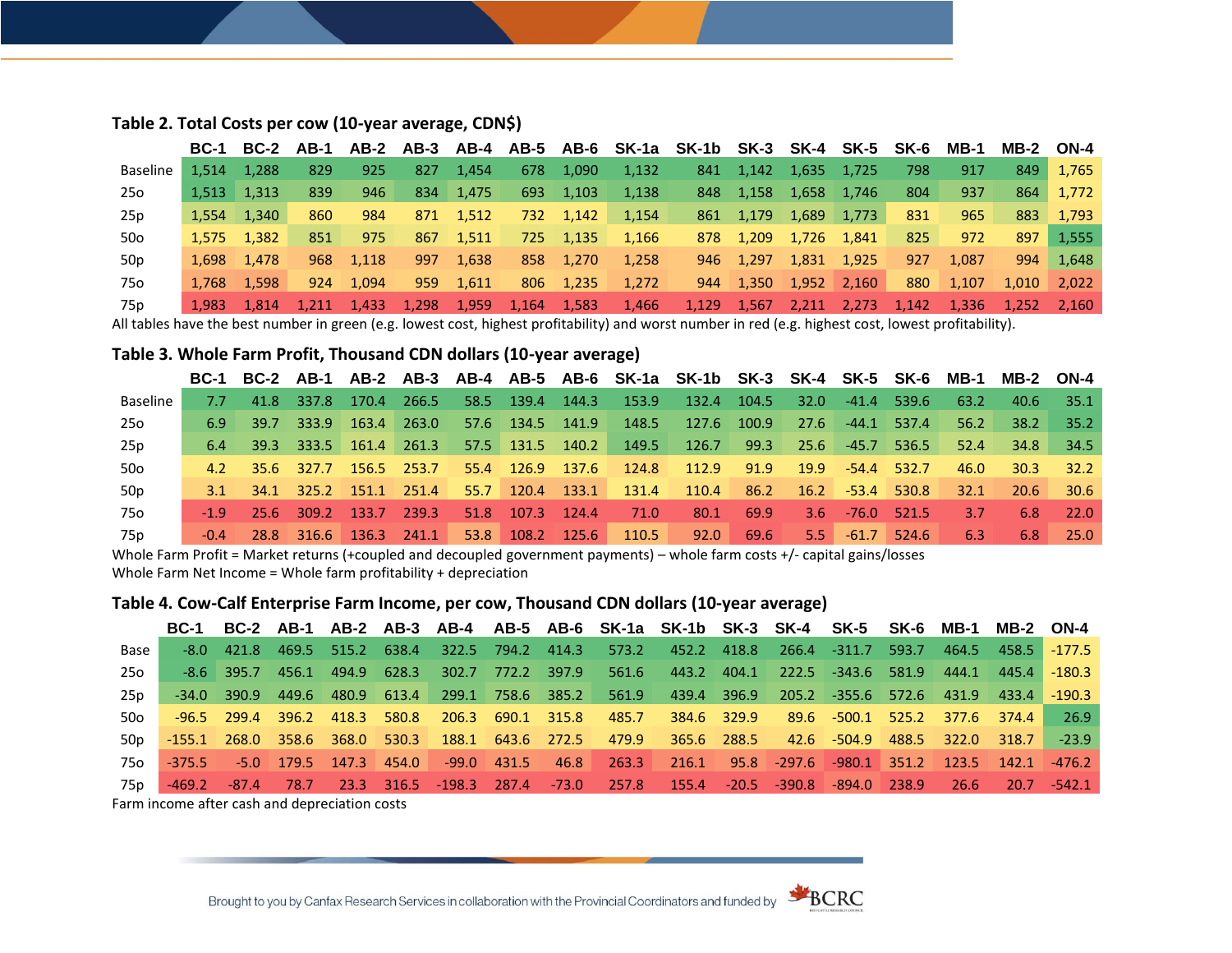| Table 5. Feed Costs per cow (10-year average, CDN\$) |  |
|------------------------------------------------------|--|
|------------------------------------------------------|--|

|                 |       |  |                                                 |  |  | BC-1 BC-2 AB-1 AB-2 AB-3 AB-4 AB-5 AB-6 SK-1a SK-1b SK-3 SK-4 SK-5 SK-6 MB-1 MB-2 ON-4    |  |  |       |                   |             |
|-----------------|-------|--|-------------------------------------------------|--|--|-------------------------------------------------------------------------------------------|--|--|-------|-------------------|-------------|
| Baseline        |       |  | 695.2 519.3 307.9 351.7 246.2 607.2 253.3 361.6 |  |  | 460.7 482.9 368.8 502.2 432.8 329.6 331.6                                                 |  |  |       | 408.7             | 542.0       |
| 25o             |       |  | 687.2 532.4 313.1 361.8 245.4 618.1 259.5 365.0 |  |  | 463.2 487.1 374.6 512.9 438.6 334.1 338.8                                                 |  |  |       | 416.4             | 542.7       |
| 25p             |       |  | 700.2 526.9 309.5 360.5 245.1 609.0 256.7 363.9 |  |  | 462.7 484.0 369.9 509.2 437.1 331.6 335.6 413.3 542.9                                     |  |  |       |                   |             |
| 50o             | 719.7 |  |                                                 |  |  | 564.6 320.3 376.6 254.8 635.4 271.4 374.5  474.5  504.5 391.4 541.4 462.9 347.7           |  |  |       | 354.0 434.8 561.6 |             |
| 50 <sub>p</sub> |       |  |                                                 |  |  | 728.0 547.9 315.0 375.8 255.4 613.2 264.0 373.6 472.2 489.4 378.3 530.3 452.2 339.9 346.3 |  |  |       | 424.5 557.2       |             |
| 75o             |       |  |                                                 |  |  | 823.5 656.9 343.8 429.8 282.9 673.6 297.5 407.3 513.0 535.8 435.8 625.3 539.6 384.0       |  |  | 402.7 |                   | 483.1 622.3 |
| 75p             |       |  | 789.8 602.9 323.6 405.5 279.4 645.9 277.6 399.4 |  |  | 492.5   508.0   409.4   588.7   491.0   361.5   369.5   447.2   580.6                     |  |  |       |                   |             |

Estimated total feed costs using cost of production on homegrown feed (incl: machinery, fuel, seed and fertilizer inputs) and market value for purchased feed.

#### **Table 6. Purchased Feed costs per cow (10-year average, CDN\$)**

|                 | <b>BC-1</b> |       |      |      |                  |       |      |      |       | BC-2 AB-1 AB-2 AB-3 AB-4 AB-5 AB-6 SK-1a SK-1b SK-3 SK-4 SK-5 SK-6 MB-1 |       |      |      |      |      | <b>MB-2 ON-4</b> |      |
|-----------------|-------------|-------|------|------|------------------|-------|------|------|-------|-------------------------------------------------------------------------|-------|------|------|------|------|------------------|------|
| <b>Baseline</b> | 132.1       | 102.0 | 50.1 | 20.6 | $5.6^{\circ}$    | 164.9 | 58.7 | 51.2 | 142.6 | 433.9                                                                   | 122.0 | 48.6 | 91.6 | 53.5 | 73.7 | 241.5            | 64.9 |
| 25o             | 131.3       | 105.5 | 50.2 | 20.5 | 0.1              | 166.0 | 58.7 | 49.8 | 141.8 | 433.1                                                                   | 122.7 | 49.4 | 91.0 | 54.6 | 74.2 | 239.9            | 61.5 |
| 25p             | 127.8       | 100.1 | 46.9 | 20.2 | 0.1              | 156.0 | 56.4 | 48.2 | 140.5 | 430.1                                                                   | 118.1 | 45.8 | 89.4 | 51.5 | 71.7 | 237.8            | 60.7 |
| 50o             | 125.8       | 109.2 | 48.9 | 20.3 | 0.0              | 161.7 | 57.8 | 47.3 | 138.0 | 428.4                                                                   | 121.1 | 50.4 | 87.3 | 55.3 | 73.5 | 235.6            | 53.5 |
| 50 <sub>p</sub> | 124.7       | 97.5  | 41.4 | 19.5 | 0.0 <sub>1</sub> | 143.7 | 53.3 | 45.9 | 133.9 | 417.3                                                                   | 111.0 | 42.0 | 85.3 | 47.4 | 68.1 | 231.8            | 52.2 |
| 75o             | 116.4       | 107.9 | 42.4 | 19.3 | 0.0 <sub>1</sub> | 144.8 | 53.0 | 43.8 | 125.0 | 405.3                                                                   | 111.0 | 46.3 | 78.3 | 52.0 | 68.2 | 219.1            | 48.7 |
| 75p             | 121.8       | 94.9  | 33.5 | 18.8 | 0.0              | 135.8 | 49.0 | 44.3 | 127.2 | 404.4                                                                   | 108.4 | 39.0 | 82.1 | 44.3 | 64.6 | 225.8            | 50.7 |

Purchased feed and purchased of deficit homegrown feed

#### **Table 7. Percentage of feed Purchased (over 10-year period)**

|                 | <b>BC-1</b> |     | <b>BC-2 AB-1</b> | AB-2 |    |     |     |     |     | AB-3 AB-4 AB-5 AB-6 SK-1a SK-1b | SK-3 | SK-4 | SK-5 | SK-6 | $MB-1$ | <b>MB-2</b> | ON-4 |
|-----------------|-------------|-----|------------------|------|----|-----|-----|-----|-----|---------------------------------|------|------|------|------|--------|-------------|------|
| <b>Baseline</b> | 19%         | 20% | 16%              | 6%   | 2% | 27% | 23% | 14% | 31% | 90%                             | 33%  | 10%  | 21%  | 16%  | 22%    | 59%         | 12%  |
| 25o             | 19%         | 20% | 16%              | 6%   | 0% | 27% | 23% | 14% | 31% | 89%                             | 33%  | 10%  | 21%  | 16%  | 22%    | 58%         | 11%  |
| 25p             | 18%         | 19% | 15%              | 6%   | 0% | 26% | 22% | 13% | 30% | 89%                             | 32%  | 9%   | 20%  | 16%  | 21%    | 58%         | 11%  |
| 50o             | 17%         | 19% | 15%              | 5%   | 0% | 25% | 21% | 13% | 29% | 85%                             | 31%  | 9%   | 19%  | 16%  | 21%    | 54%         | 10%  |
| 50p             | 17%         | 18% | 13%              | 5%   | 0% | 23% | 20% | 12% | 28% | 85%                             | 29%  | 8%   | 19%  | 14%  | 20%    | 55%         | 9%   |
| 75o             | 14%         | 16% | 12%              | 4%   | 0% | 21% | 18% | 11% | 24% | 76%                             | 25%  | 7%   | 15%  | 14%  | 17%    | 45%         | 8%   |
| 75p             | 15%         | 16% | 10%              | 5%   | 0% | 21% | 18% | 11% | 26% | 80%                             | 26%  | 7%   | 17%  | 12%  | 17%    | 50%         | 9%   |

Percentage of feed purchased = Purchased feed cost (Table 6) divided by estimated total feed costs (Table 5).



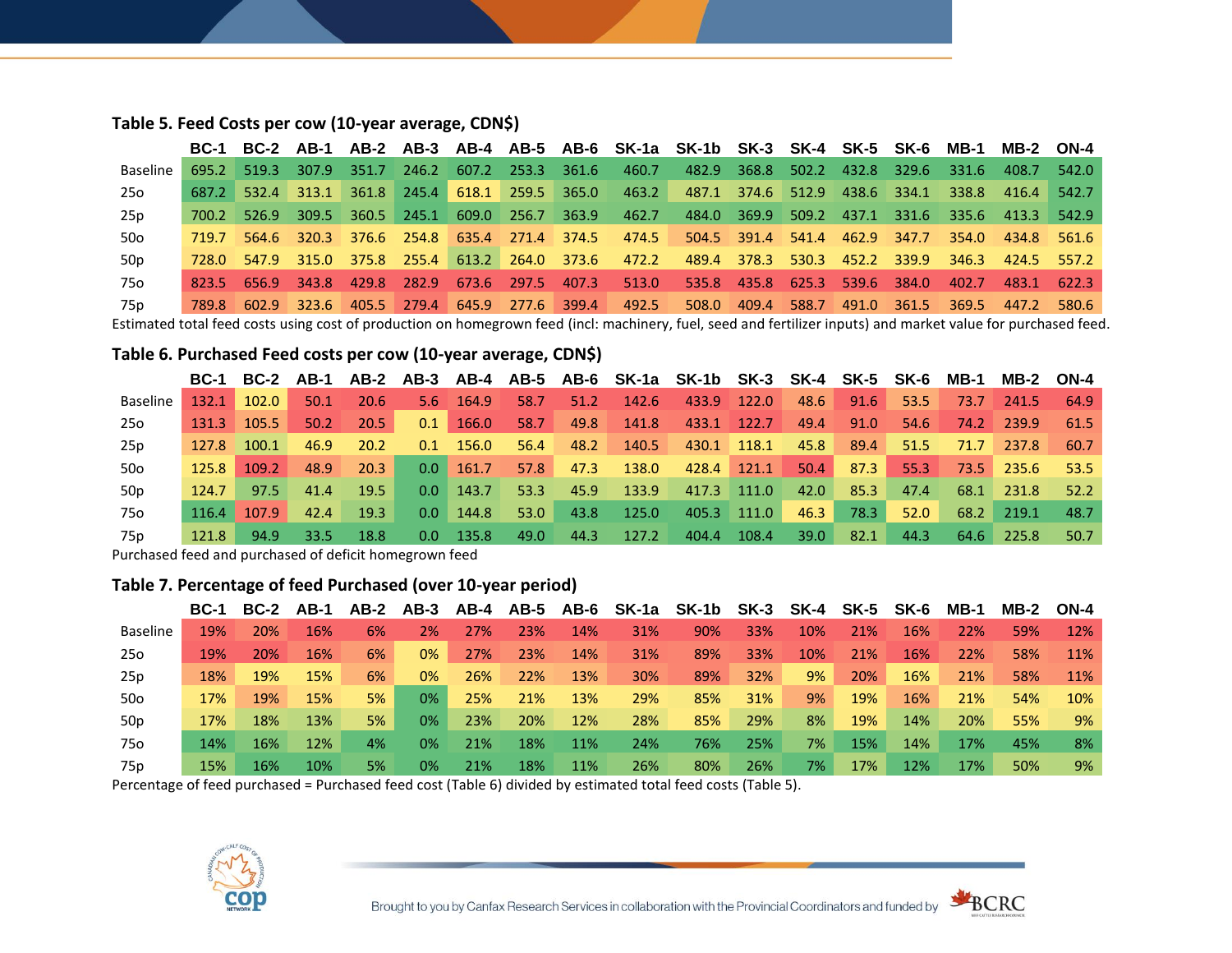|                 |       |       |      |      |      |              |      |      |      | BC-1 BC-2 AB-1 AB-2 AB-3 AB-4 AB-5 AB-6 SK-1a SK-1b SK-3 SK-4 SK-5 SK-6 |       |      |               |      | MB-1 | <b>MB-2 ON-4</b> |      |
|-----------------|-------|-------|------|------|------|--------------|------|------|------|-------------------------------------------------------------------------|-------|------|---------------|------|------|------------------|------|
| <b>Baseline</b> | 113.8 | 108.3 | 41.5 | 68.8 |      | $21.3$ 125.7 | 61.3 | 80.5 | 78.5 | 53.2                                                                    | 95.4  | 74.3 | 2.1           | 13.3 | 71.3 | 18.6             | 76.1 |
| 25o             | 114.9 | 110.1 | 41.4 | 70.1 | 20.6 | 126.9        | 62.7 | 81.1 | 78.8 | 53.8                                                                    | 96.8  | 67.0 | 2.1           | 13.3 | 73.4 | 16.9             | 76.0 |
| 25p             | 114.8 | 109.6 | 41.4 | 70.1 |      | $20.6$ 127.9 | 62.4 | 81.4 | 78.7 | 53.7                                                                    | 96.2  | 63.5 | 2.1           | 13.3 | 73.7 | 14.3             | 76.0 |
| 50o             | 117.4 | 115.7 | 37.8 | 66.4 | 19.0 | 127.0        | 64.8 | 81.8 | 80.4 | 53.7                                                                    | 100.2 | 50.1 | $2.2^{\circ}$ | 13.3 | 70.6 | 10.8             | 76.5 |
| 50 <sub>p</sub> | 117.3 | 114.9 | 41.2 | 71.8 | 19.4 | 130.1        | 65.2 | 82.4 | 80.7 | 52.7                                                                    | 93.8  | 38.1 | 2.1           | 13.3 | 78.7 | 5.8              | 77.5 |
| 75o             | 123.4 | 129.9 | 36.3 | 69.4 | 16.7 | 125.9        | 68.1 | 80.7 | 86.0 | 51.1                                                                    | 98.2  | 10.4 | 2.3           | 13.2 | 74.2 | 2.3              | 78.4 |
| 75p             | 118.8 | 109.2 | 40.6 | 74.3 |      | $17.6$ 131.8 | 69.7 | 83.6 | 85.5 | 50.2                                                                    | 84.3  | 8.1  | $2.2^{\circ}$ | 13.4 | 69.1 | 2.1              | 81.3 |

#### **Table 8. Capital Costs per cow, Thousand CDN dollars (10 year average)**

Capital costs are impacted by overheads being spread over fewer cows when culling occurs.

#### **Table 9. Percentage of own capital (over 10 year period)**

|                 | <b>BC-1</b> | <b>BC-2</b> | AB-1 | AB-2 | AB-3 | AB-4 |     | AB-5 AB-6 | SK-1a | SK-1b | $SK-3$ | SK-4 | $SK-5$ | SK-6 | $MB-1$ | $MB-2$ | $ON-4$ |
|-----------------|-------------|-------------|------|------|------|------|-----|-----------|-------|-------|--------|------|--------|------|--------|--------|--------|
| <b>Baseline</b> | 98%         | 73%         | 67%  | 91%  | 39%  | 84%  | 95% | 81%       | 82%   | 61%   | 64%    | 50%  | 0%     | 42%  | 65%    | 42%    | 76%    |
| 25o             | 98%         | 73%         | 67%  | 91%  | 39%  | 84%  | 95% | 80%       | 82%   | 59%   | 63%    | 45%  | 0%     | 42%  | 63%    | 41%    | 77%    |
| 25p             | 98%         | 73%         | 67%  | 90%  | 39%  | 84%  | 95% | 80%       | 83%   | 59%   | 63%    | 43%  | 0%     | 42%  | 61%    | 40%    | 78%    |
| 50o             | 97%         | 70%         | 66%  | 90%  | 39%  | 84%  | 95% | 80%       | 78%   | 56%   | 61%    | 39%  | 0%     | 41%  | 61%    | 38%    | 78%    |
| 50 <sub>p</sub> | 94%         | 65%         | 67%  | 89%  | 39%  | 83%  | 90% | 77%       | 80%   | 55%   | 59%    | 38%  | 0%     | 42%  | 52%    | 30%    | 77%    |
| 75o             | 90%         | 62%         | 66%  | 86%  | 38%  | 84%  | 92% | 79%       | 68%   | 48%   | 55%    | 35%  | 0%     | 41%  | 43%    | 0%     | 75%    |
| 75 <sub>p</sub> | 85%         | 63%         | 67%  | 83%  | 38%  | 83%  | 80% | 72%       | 70%   | 51%   | 53%    | 32%  | 0%     | 41%  | 43%    | 0%     | 71%    |

Own capital comes from drawing on farm equity build up in the past versus having to barrow from a bank.

#### **Table 10. Interest paid (whole farm), Thousand CDN dollars (10 year average)**

|          |      |              |                                 |            |                 |               |      | BC-1 BC-2 AB-1 AB-2 AB-3 AB-4 AB-5 AB-6 SK-1a SK-1b SK-3 SK-4 SK-5 SK-6 MB-1 MB-2 ON-4 |  |  |  |      |
|----------|------|--------------|---------------------------------|------------|-----------------|---------------|------|----------------------------------------------------------------------------------------|--|--|--|------|
| Baseline | 0.17 | 2.72 15.78   |                                 | 4.17 31.58 | $-2.59$         | 1.34          |      | 4.85 7.34 21.34 8.85 12.03 64.59 24.02 15.62 26.36                                     |  |  |  | 4.09 |
| 25o      | 0.17 | 2.73 15.77   |                                 |            | 4.20 31.58 2.60 | 1.35          |      | 4.86 7.49 22.23 8.87 13.56 65.53 24.04 16.48 26.67                                     |  |  |  | 3.88 |
| 25p      | 0.18 |              | 2.75 15.79 4.26 31.60 2.59 1.44 |            |                 |               |      | 4.87 7.06 22.28 8.83 14.13 65.99 24.04 17.32 27.60 3.74                                |  |  |  |      |
| 50o      | 0.29 | $2.99$ 15.73 |                                 |            |                 |               |      | 4.15 31.61 2.61 1.36 4.88 8.88 24.91 9.37 16.29 68.73 24.07 15.94 26.31 3.74           |  |  |  |      |
| 50p      | 0.54 | 3.43 15.85   |                                 | 4.73 31.67 |                 | $2.62$ $2.80$ |      | 5.48 7.87 25.08 10.97 17.48 68.48 24.08 22.38 30.89 3.81                               |  |  |  |      |
| 75o      | 0.81 | 3.52 15.80   |                                 |            |                 |               |      | 5.42 31.66 2.63 2.11 4.98 12.53 30.48 11.94 21.33 74.11 24.13 27.87 31.04              |  |  |  | 4.04 |
| 75 p     |      | 4.15 15.95   |                                 | 7.42 31.75 | $2.67$ 5.28     |               | 6.49 | $11.67$ 29.07 15.60 22.14 71.19 24.15 33.08 34.17                                      |  |  |  | 4.91 |

Interest paid on bank loans. This is impacted by the portion pulled from own capital versus the necessity of a bank loan.



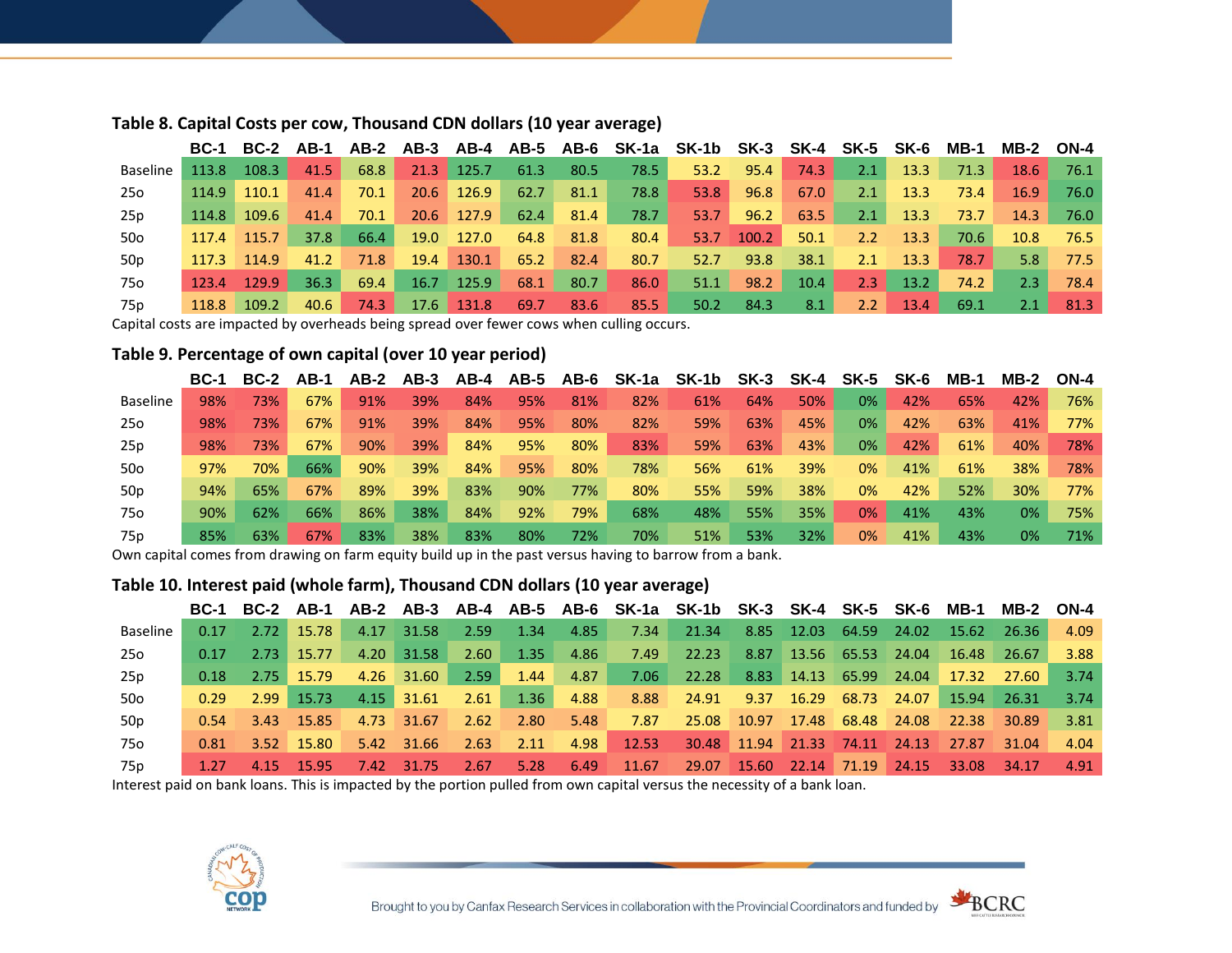|                 | <b>BC-1</b> | <b>BC-2</b> | AB-1  | AB-2 | AB-3 | AB-4   | AB-5 | AB-6 | SK-1a | SK-1b SK-3 SK-4 SK-5 |      |      |      | SK-6   | $MB-1$ | <b>MB-2</b> | ON-4  |
|-----------------|-------------|-------------|-------|------|------|--------|------|------|-------|----------------------|------|------|------|--------|--------|-------------|-------|
| <b>Baseline</b> | $-2\%$      | $1\%$       | $-5%$ | 1%   | 1%   | $-13%$ | 0%   | 0%   | 1%    | 4%                   | 0%   | 0%   | 1%   | -8%    | 5%     | 5%          | $-8%$ |
| 25o             | 8%          | 18%         | 4%    | 18%  | 20%  | $-1\%$ | 16%  | 13%  | 6%    | 11%                  | 13%  | 18%  | 15%  | $-2\%$ | 20%    | 22%         | $-2%$ |
| 25p             | 25%         | 41%         | 36%   | 55%  | 60%  | 25%    | 74%  | 50%  | 18%   | 24%                  | 34%  | 40%  | 30%  | 26%    | 46%    | 48%         | 8%    |
| 50o             | <b>38%</b>  | 63%         | 24%   | 45%  | 57%  | 18%    | 47%  | 43%  | 21%   | 39%                  | 52%  | 68%  | 54%  | 17%    | 49%    | 51%         | 7%    |
| 50 <sub>p</sub> | 114%        | 143%        | 155%  | 185% | 214% | 103%   | 250% | 172% | 99%   | 116%                 | 133% | 147% | 116% | 138%   | 161%   | 179%        | 70%   |
| 75o             | 97%         | 166%        | 69%   | 107% | 151% | 60%    | 103% | 112% | 56%   | 78%                  | 130% | 189% | 146% | 61%    | 109%   | 101%        | 64%   |
| 75p             | 300%        | 399%        | 437%  | 510% | 594% | 311%   | 694% | 479% | 271%  | 323%                 | 370% | 409% | 315% | 393%   | 428%   | 482%        | 205%  |

#### **Table 11. Total costs per cow in 2022 divided by 2020 (percentage change)**

Cash flow can be challenged by large swings in costs, such as purchasing a large number of bred heifers at a high price. Even if it makes economic sense over the short term the cash flow can create a challenge when there are big swings from "normal" in 2020 to the purchase year in "2022" assuming that drought has broken and restocking is feasible.



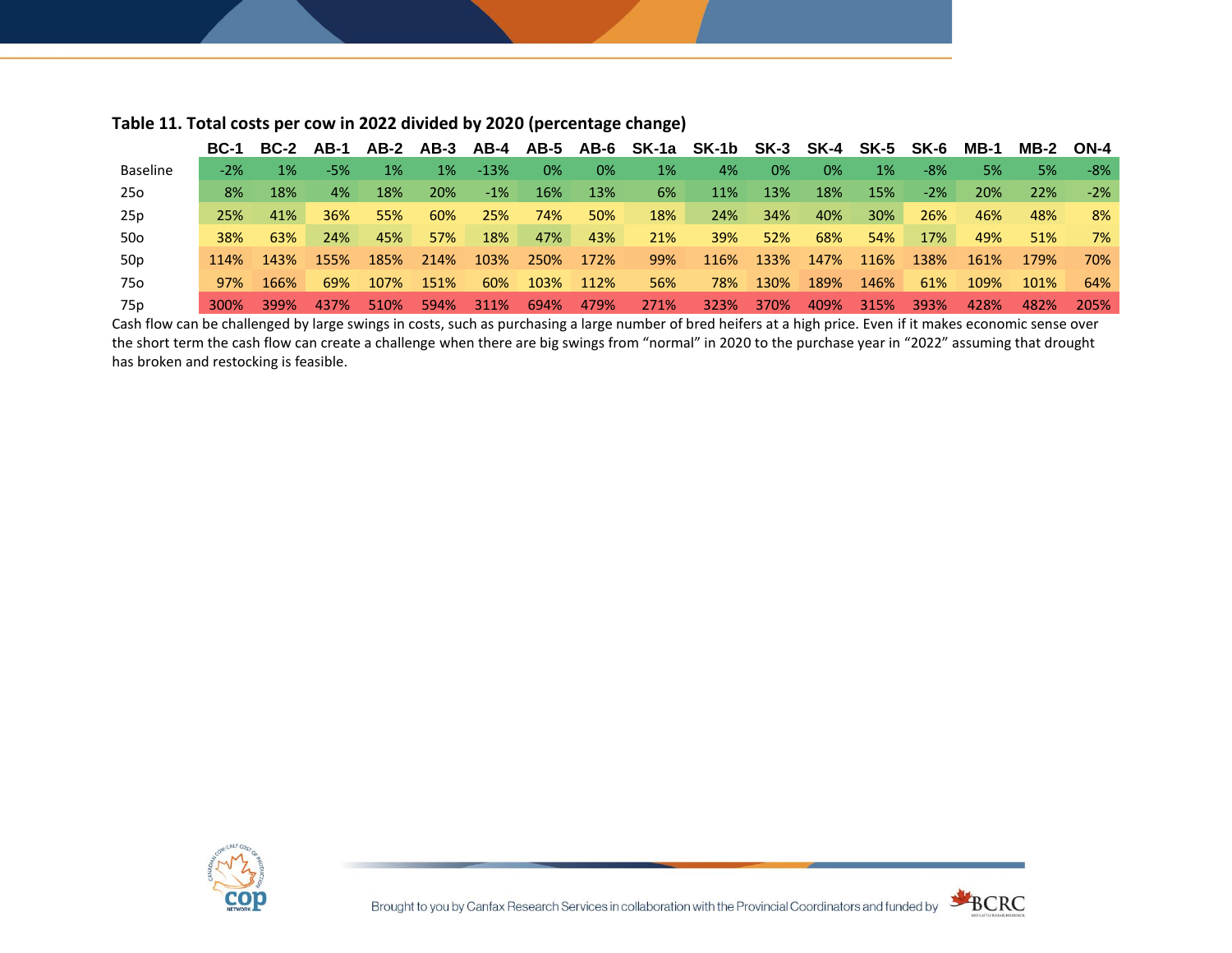#### Resources

- Chibanda et al (2020) The Typical Farm Approach and its Application by the Agri benchmark Network. Agriculture 10:646 doi:10.3390/agriculture1012064[6 https://literatur.thuenen.de/digbib\\_extern/dn063149.pdf](https://literatur.thuenen.de/digbib_extern/dn063149.pdf)
- Bowen, & Chudleigh. (2018, December). *Fitzroy beef production systems - Preparing for, responding to, and recovering from drought.* Retrieved from https://futurebeef.com.au/wp-content/uploads/2019/01/DCAP-DAF6 Fitzroy Management-strategies-for-drought-resilience May-2019.pdf
- Bowen, & Chudleigh. (2019). *Central West Mitchell Grasslands livestock production systems - Preparing for, responding to, and recovering from drought.* Retrieved from https://futurebeef.com.au/wpcontent/uploads/2019/11/DCAP-DAF6\_Central-West-Mitchell-Grasslands\_Management-strategies-fordrought-resilience\_September-2019.pdf
- Department of Agriculture and Fisheries. (2020). *Beef-Recovering from Drought.* Retrieved from https://futurebeef.com.au/wp-content/uploads/2020/06/recovering-from-drought-beef-industryfactsheetfinal.pdf
- farmprogress. (2021, August 5). *6 criteria for culling cattle during drought*. Retrieved from farmprogress.com: https://www.farmprogress.com/beef/6-criteria-culling-cattle-during-drought

# **Drought Resources:**

BCRC article: Decision Making During Drought

- Culling, early weaning, and drylot cow herd <https://www.beefresearch.ca/blog/decision-making-during-drought/#more-10523>
- BCRC article: Experts Respond to Drought Questions
	- Feed testing and supplements, water testing, be aware of additive effects and interactions, take caution in feeing weeds
	- Ammonization can be used to increase the protein content of straw <https://www.beefresearch.ca/blog/expert-responses-to-drought-questions/#more-10424>

BCRC article: Resources for Drought Management

- Combine groups of cattle to encourage grazing of less desirable plants. Increase pasture recovery time.
- portable stock water supply. maintain water quality and prevent cattle from getting stuck in watering sites that are drying up. test stock water quality
- de-stock of drought persists <https://www.beefresearch.ca/blog/resources-for-drought-management/#more-10067>

BCRC article: Weed and Brush Control in Pastures <https://www.beefresearch.ca/blog/weed-and-brush-control-in-pastures/#comment-31031>

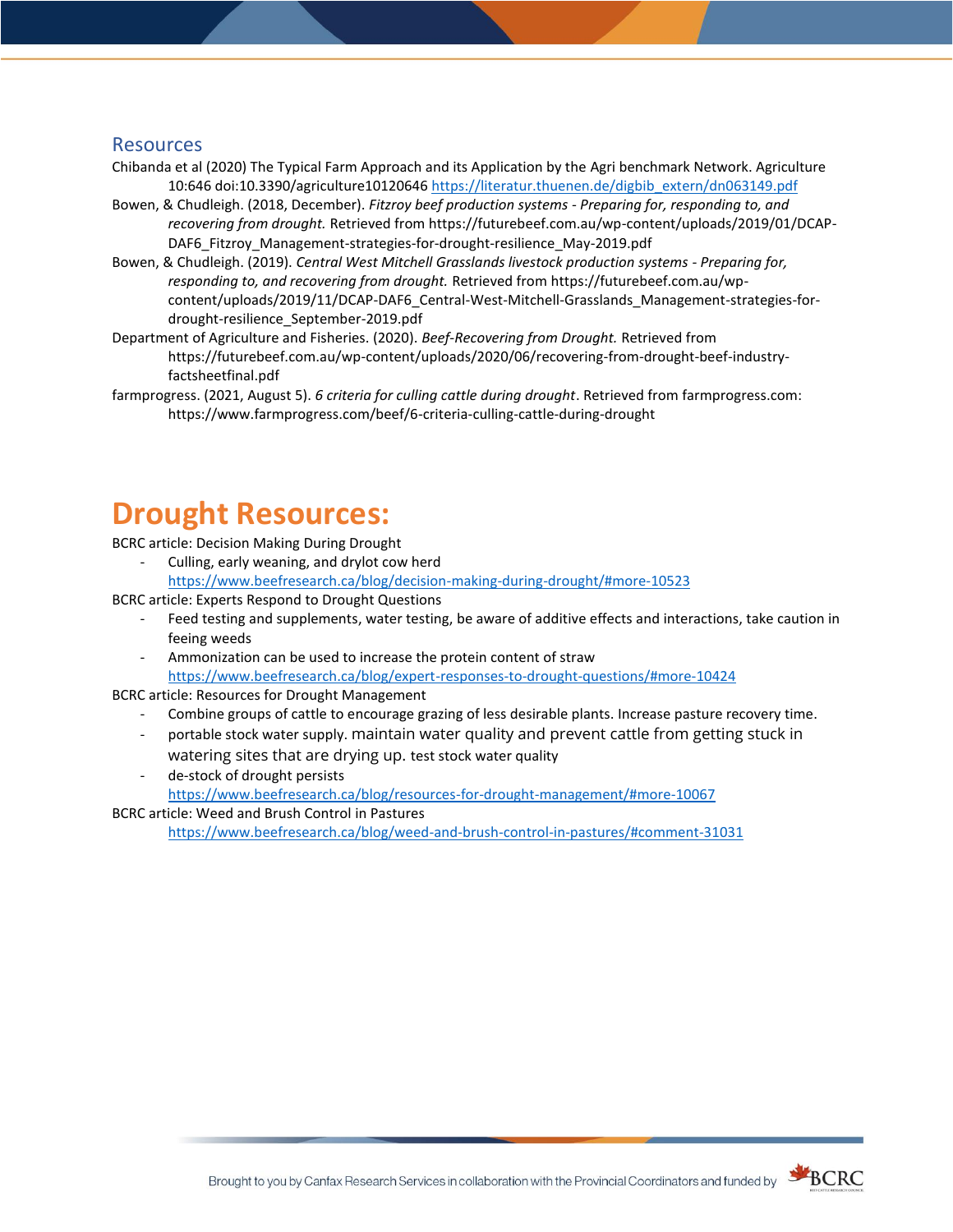## Appendix A: Crop Yield Charts